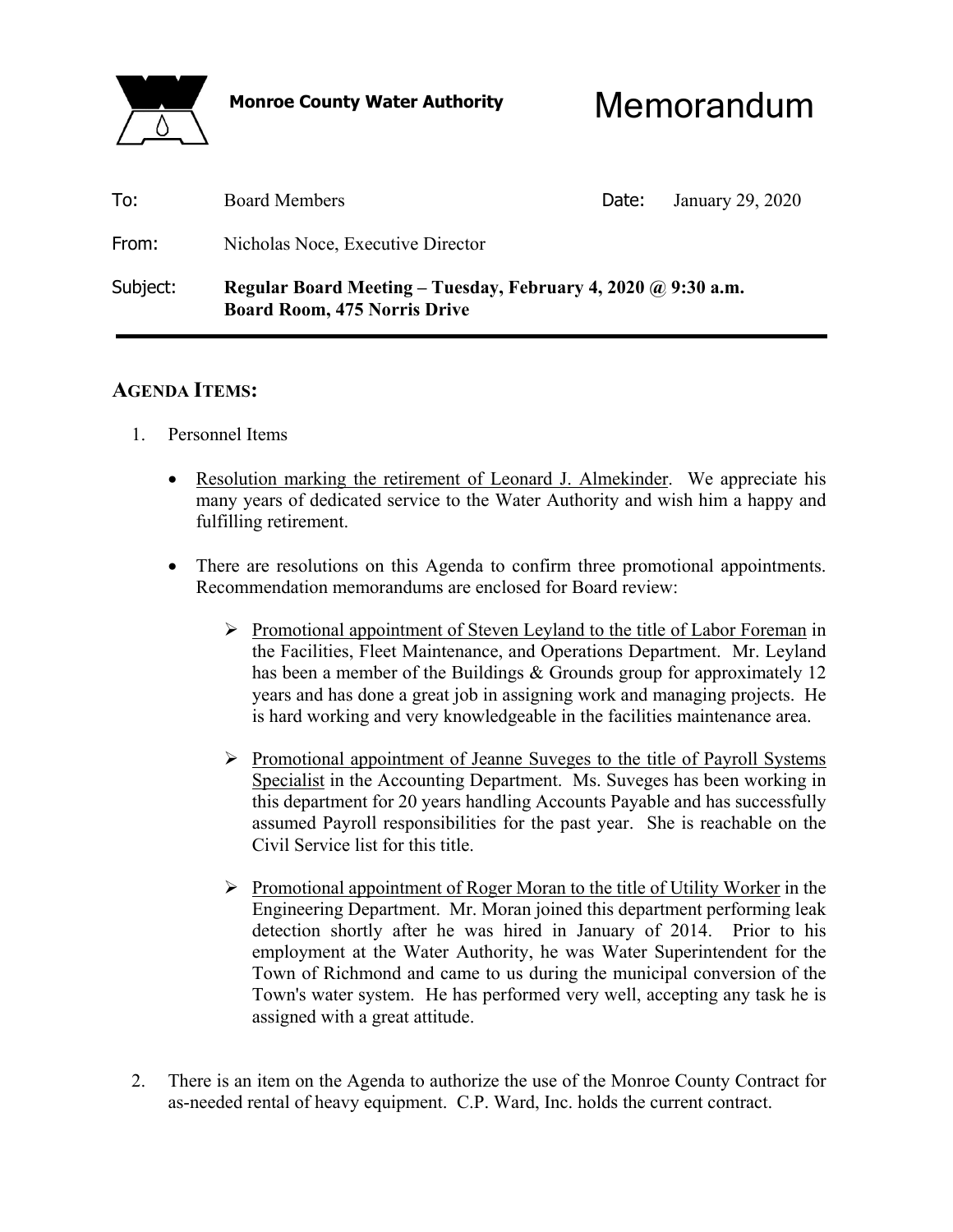- 3. There are items on the Agenda to authorize Blanket Orders for the as-needed purchase of various electrical materials and equipment from Kovalsky-Carr Electrical Supply Company, Inc., Graybar Electric Company, Inc., and Horizon Solutions, LLC. The electrical materials and equipment are utilized for maintenance and repair of the Authority's equipment and facilities.
- 4. There is an item on the Agenda to authorize the as-needed purchase of industrial and commercial supplies and equipment from MSC Industrial Supply Company utilizing New York State Office of General Services Contract #PC67234 through the contract period ending September 30, 2020.

 There is also an item on the Agenda to authorize the as-needed purchase of industrial and commercial supplies and equipment not available through New York State Contract from MSC Industrial Supply Company for the term ending December 31, 2020. These items will be purchased under our Blanket Order procedures.

- 5. There is an item on the Agenda to authorize the purchase of four new Watson Marlow chemical metering pumps from Falleson Associates, Inc., the sole authorized vendor in Monroe County. The new pumps will be installed in the Denise Reservoir/Thornell Booster Pump Station sodium hypochlorite chemical storage and feed system to replace existing pumps that are almost 20 years old and have reached the end of their service life. The Authority standardized on the use of Watson Marlow chemical pumps in July of 2019 in accordance with Board Authorization #19-143. The estimated cost is \$35,000.
- 6. There is an item on the Agenda to authorize the purchase of variable frequency drive (VFD) equipment from Kaman Automation via an existing Monroe County Contract #BP0417-16. The VFD equipment will be installed to replace existing VFD equipment that has reached the end of its anticipated service life and/or to improve operational flexibility and redundancy at the Authority's remote pumping facilities.
- 7. There is an item on the Agenda to award a contract for the Manitou Beach Road & Salmon Creek Drive Water Main Replacements project in the Town of Greece. The project involves furnishing and installing approximately 9,430 linear feet of 12" ductile iron water main and appurtenances and approximately 840 linear feet of 8" ductile iron water main and appurtenances on Manitou Beach Road (NYS Route 261 and County Road 272) and Salmon Creek Drive. There were two bids submitted. Our recommendation is to award this work to Nardozzi Paving & Construction, LLC in the bid amount of \$2,125,023.25.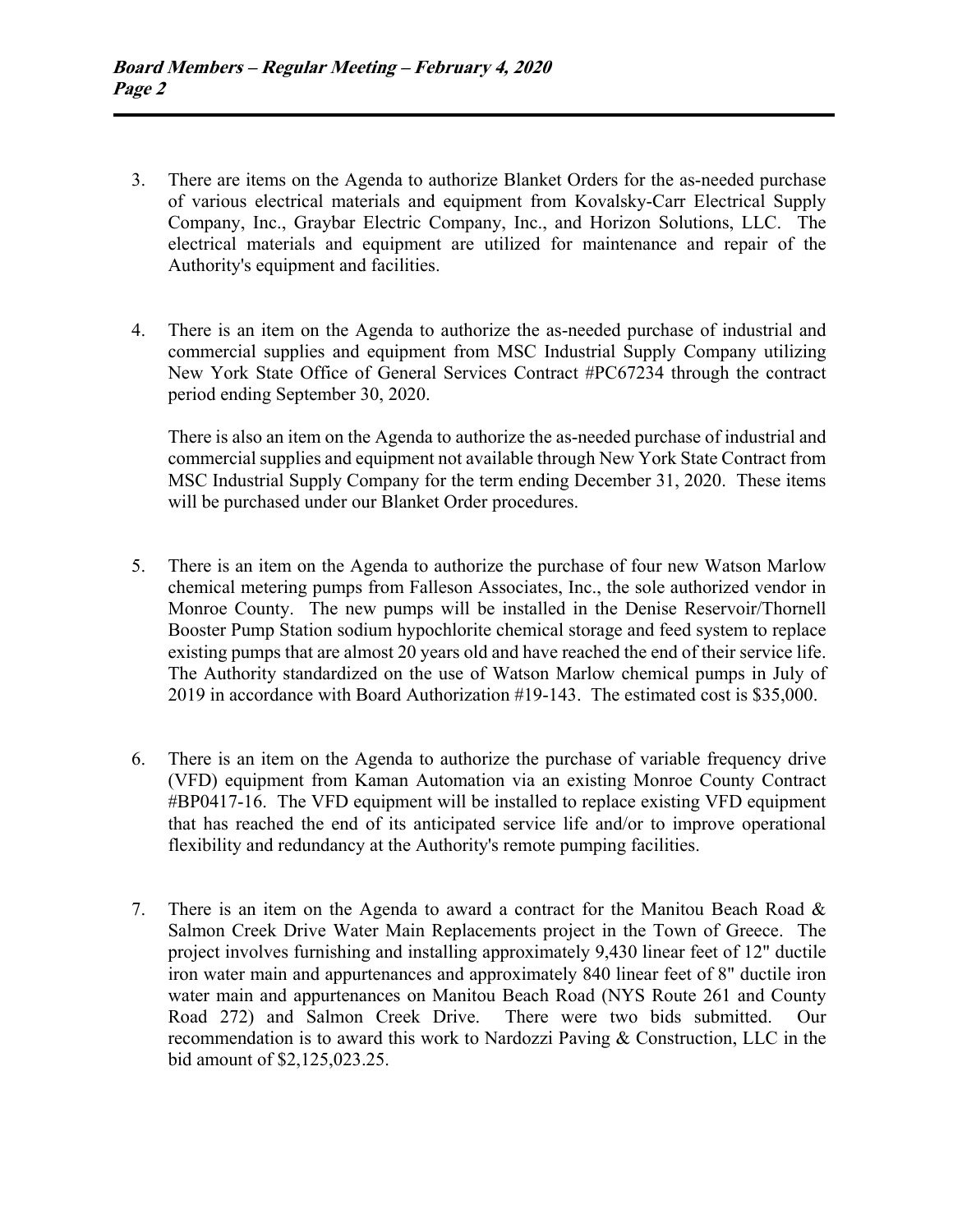

- 7. There is an item on the Agenda to award a one year contract with four optional renewal years to RENAPS Technology, Inc. for Oracle Database Administrative Services. We received eight responses, and based on evaluation criteria, it is recommended that we award the contract to RENAPS at an approximate annual cost of \$24,999. Please see memorandum from David Walker to Larry Magguilli, enclosed.
- 8. There is an item on the Agenda to authorize the Executive Director to enter into an Agreement for New York State Legislative and Advocacy Services on behalf of the Authority. Please see enclosed memorandum from Larry Magguilli.
- 9. There is an item on the Agenda to authorize the leasing of six new Canon copiers/large printers over the course of 2020. These are three year leases through United Business Systems, utilizing the PEPPM MPS cooperative contract, and financed through De Lage Landen Financial Services for a total estimated cost of \$71,000 for the three years. Please see memorandum from Thomas Uschold to Larry Magguilli, enclosed.
- 10. There is an item on the Agenda to authorize the Executive Director to enter into a Professional Services Agreement with Metrix Marketing, Inc. to provide Design and Production Services for creation and production of the Water Authority's Annual Reports. We solicited Requests for Proposals (RFP's) from nine firms, and received three proposal submissions in response to the RFP. After careful review of the submitted proposals by Staff, it was determined that Metrix Marketing, Inc. was the most suitable and qualified respondent.